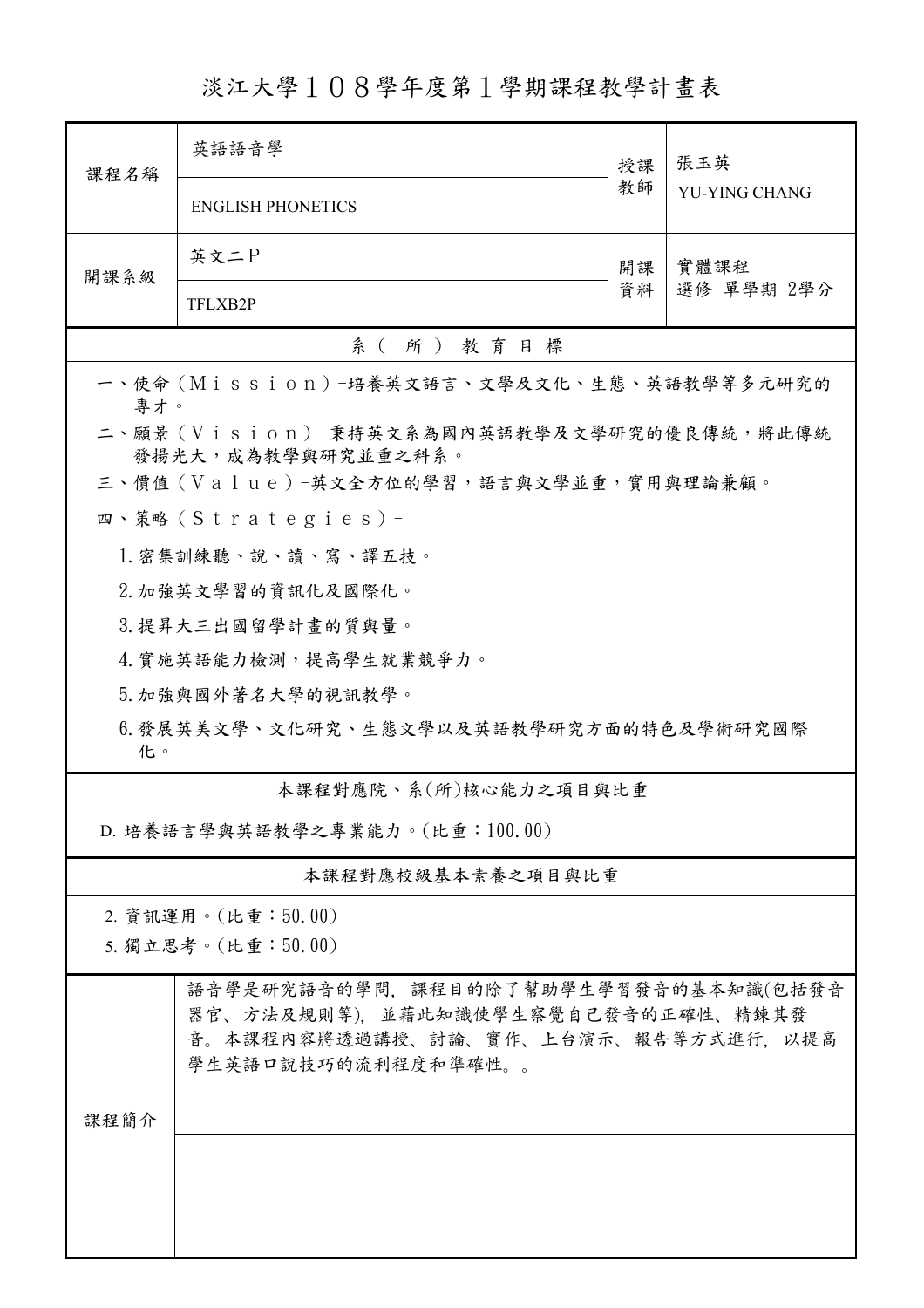Phonetics is the study of speech sounds. The aim of Phonetics is to help students to acquire fundamental knowledge of phonetics; it also develops students' awareness of their pronunciation and further polishes it. The content will include manner and place of articulation, suprasegmentals, interpretation of speech sounds, phenomena of phonological process, etc. Through lectures, discussion, presentation, and practices, students will learn to develop fluency and accuracy in English speaking skills.

本課程教學目標與認知、情意、技能目標之對應

將課程教學目標分別對應「認知(Cognitive)」、「情意(Affective)」與「技能(Psychomotor)」 的各目標類型。

一、認知(Cognitive):著重在該科目的事實、概念、程序、後設認知等各類知識之學習。

二、情意(Affective):著重在該科目的興趣、倫理、態度、信念、價值觀等之學習。

三、技能(Psychomotor):著重在該科目的肢體動作或技術操作之學習。

| 序<br>號         | 教學目標(中文)         |                           |            | 教學目標(英文)                        |                                  |  |
|----------------|------------------|---------------------------|------------|---------------------------------|----------------------------------|--|
|                | 1 1. 發音學專業能力     |                           |            | Knowledge of phonetics          |                                  |  |
| $\overline{2}$ | 2. 了解自我發音方式      |                           |            | Awareness of self-pronunciation |                                  |  |
|                | 3 3. 應用詮釋發音專業能力。 |                           |            | Interpretation of pronunciation |                                  |  |
|                | 4 4. 練習與分享       |                           |            | Practice & sharing              |                                  |  |
|                | 5 5. 尊重與團隊合作     |                           |            | Respect & Team work             |                                  |  |
|                | 6 6. 運用科技與圖書館資訊  |                           |            | The use of technology & library |                                  |  |
|                |                  |                           |            | 教學目標之目標類型、核心能力、基本素養教學方法與評量方式    |                                  |  |
| 序號             | 目標類型             | 院、系 $(\text{ff})$<br>核心能力 | 校級<br>基本素養 | 教學方法                            | 評量方式                             |  |
| 1              | 認知               | D                         | 25         | 講述、討論、實作、體驗、模<br>擬              | 測驗、作業、討論(含<br>課堂、線上)、實<br>作、活動參與 |  |
| 2              | 技能               | D                         | 25         | 講述、討論、發表                        | 測驗、作業、討論(含<br>課堂、線上)             |  |
| 3              | 技能               | D                         | 25         | 講述、討論、發表、實作、模<br>擬              | 測驗、作業、討論(含<br>課堂、線上)、實<br>作、活動參與 |  |
| 4              | 情意               | D                         | 25         | 講述、討論、發表                        | 測驗、作業、活動參與                       |  |
| 5              | 情意               | D                         | 25         | 講述、討論、發表、實作                     | 測驗、作業、報告(含<br>口頭、書面)             |  |
| 6              | 技能               | D                         | 25         | 講述、討論、發表                        | 討論(含課堂、線<br>上)、報告(含口頭、書<br>面)    |  |
|                |                  |                           |            |                                 |                                  |  |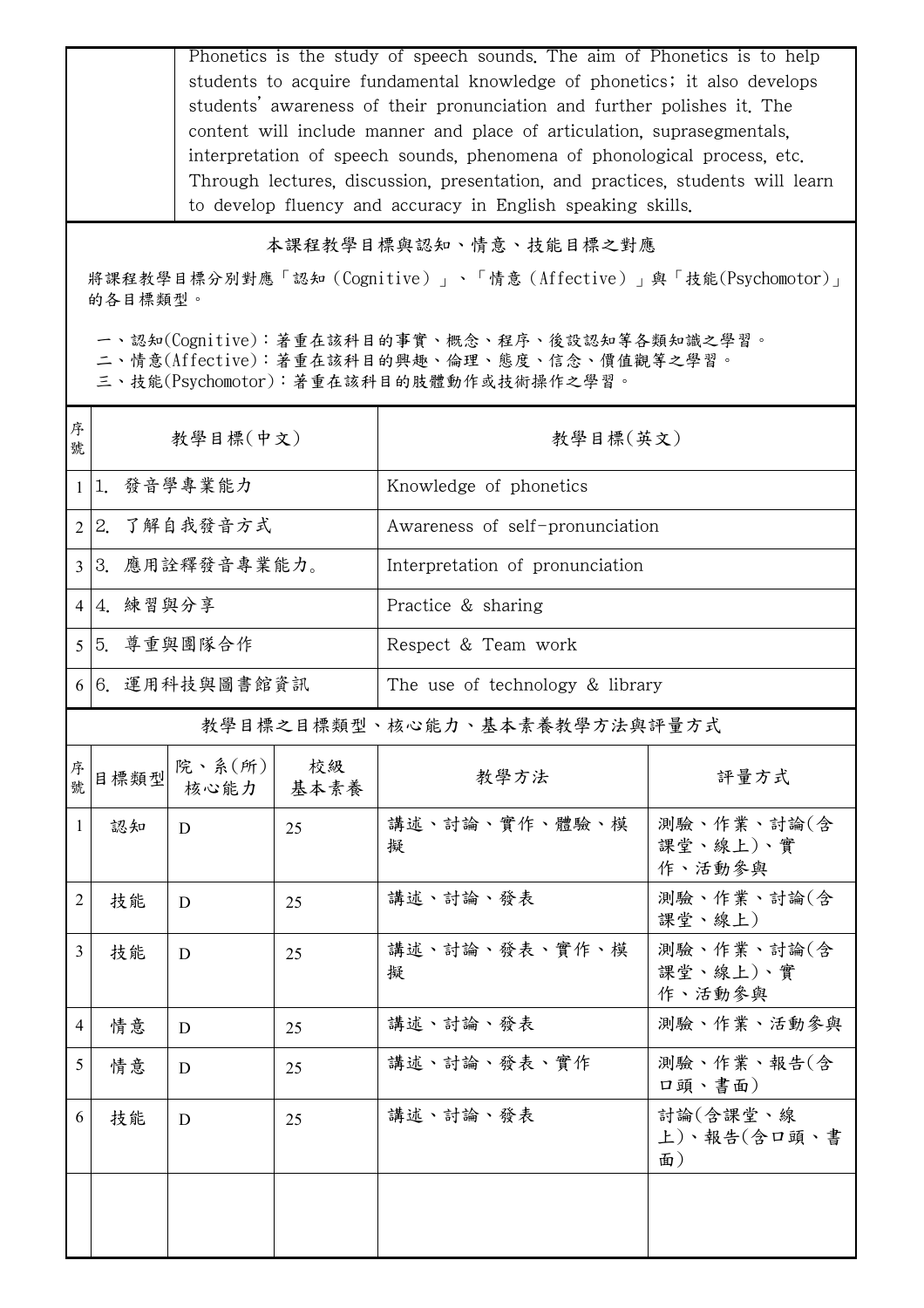|             | 授課進度表                      |                                                                                                                                                                 |    |  |  |  |  |
|-------------|----------------------------|-----------------------------------------------------------------------------------------------------------------------------------------------------------------|----|--|--|--|--|
| 週<br>次      | 日期起訖                       | 內 容 (Subject/Topics)                                                                                                                                            | 備註 |  |  |  |  |
| 1           | $108/09/09$ ~<br>108/09/15 | An introduction to Phonetics                                                                                                                                    |    |  |  |  |  |
| 2           | $108/09/16$ ~<br>108/09/22 | Phonetic terms                                                                                                                                                  |    |  |  |  |  |
| 3           | $108/09/23$ ~<br>108/09/29 | Voice I: consonants and vowels                                                                                                                                  |    |  |  |  |  |
| 4           | $108/09/30$ ~<br>108/10/06 | Place of articulation                                                                                                                                           |    |  |  |  |  |
| 5           | $108/10/07$ ~<br>108/10/13 | Place of articulation                                                                                                                                           |    |  |  |  |  |
| 6           | $108/10/14$ ~<br>108/10/20 | Manner of articulation                                                                                                                                          |    |  |  |  |  |
| 7           | $108/10/21$ ~<br>108/10/27 | Manner of articulation                                                                                                                                          |    |  |  |  |  |
| 8           | $108/10/28$ ~<br>108/11/03 | Review and practice                                                                                                                                             |    |  |  |  |  |
| 9           | $108/11/04$ ~<br>108/11/10 | Vowels                                                                                                                                                          |    |  |  |  |  |
| 10          | $108/11/11$ ~<br>108/11/17 | 期中考試週                                                                                                                                                           |    |  |  |  |  |
| 11          | $108/11/18$ ~<br>108/11/24 | English Vinglish                                                                                                                                                |    |  |  |  |  |
| 12          | $108/11/25$ ~<br>108/12/01 | Voice II: Suprasegmentals (1) & Oral Exam                                                                                                                       |    |  |  |  |  |
| 13          | $108/12/02$ ~<br>108/12/08 | Voice II: Suprasegmentals (1) & Oral Exam                                                                                                                       |    |  |  |  |  |
| 14          | $108/12/09$ ~<br>108/12/15 | Voice II: Suprasegmentals (2) & Oral Exam                                                                                                                       |    |  |  |  |  |
| 15          | $108/12/16$ ~<br>108/12/22 | Voice II: Suprasegmentals (2) & Oral Exam                                                                                                                       |    |  |  |  |  |
| 16          | $108/12/23$ ~<br>108/12/29 | Basic phonological concepts                                                                                                                                     |    |  |  |  |  |
| 17          | $108/12/30$ ~<br>109/01/05 | Project presentation                                                                                                                                            |    |  |  |  |  |
| 18          | $109/01/06$ ~<br>109/01/12 | 期末考試週(本學期期末考試日期為:109/1/3-109/1/9)                                                                                                                               |    |  |  |  |  |
| 修課應<br>注意事項 |                            | A.Class attendance, preparation and participation<br>B.Satisfactory completion of all assignments<br>C. No cell phone use unless it is requested $(-2\%/$ each) |    |  |  |  |  |
| 教學設備        |                            | 電腦、投影機                                                                                                                                                          |    |  |  |  |  |
| 教科書與<br>教材  |                            | Linda Grant. (2016). Well Said: Pronunciation for Clear Communication<br>[Paperback]<br>Handouts (incl. PPT)                                                    |    |  |  |  |  |
|             |                            |                                                                                                                                                                 |    |  |  |  |  |